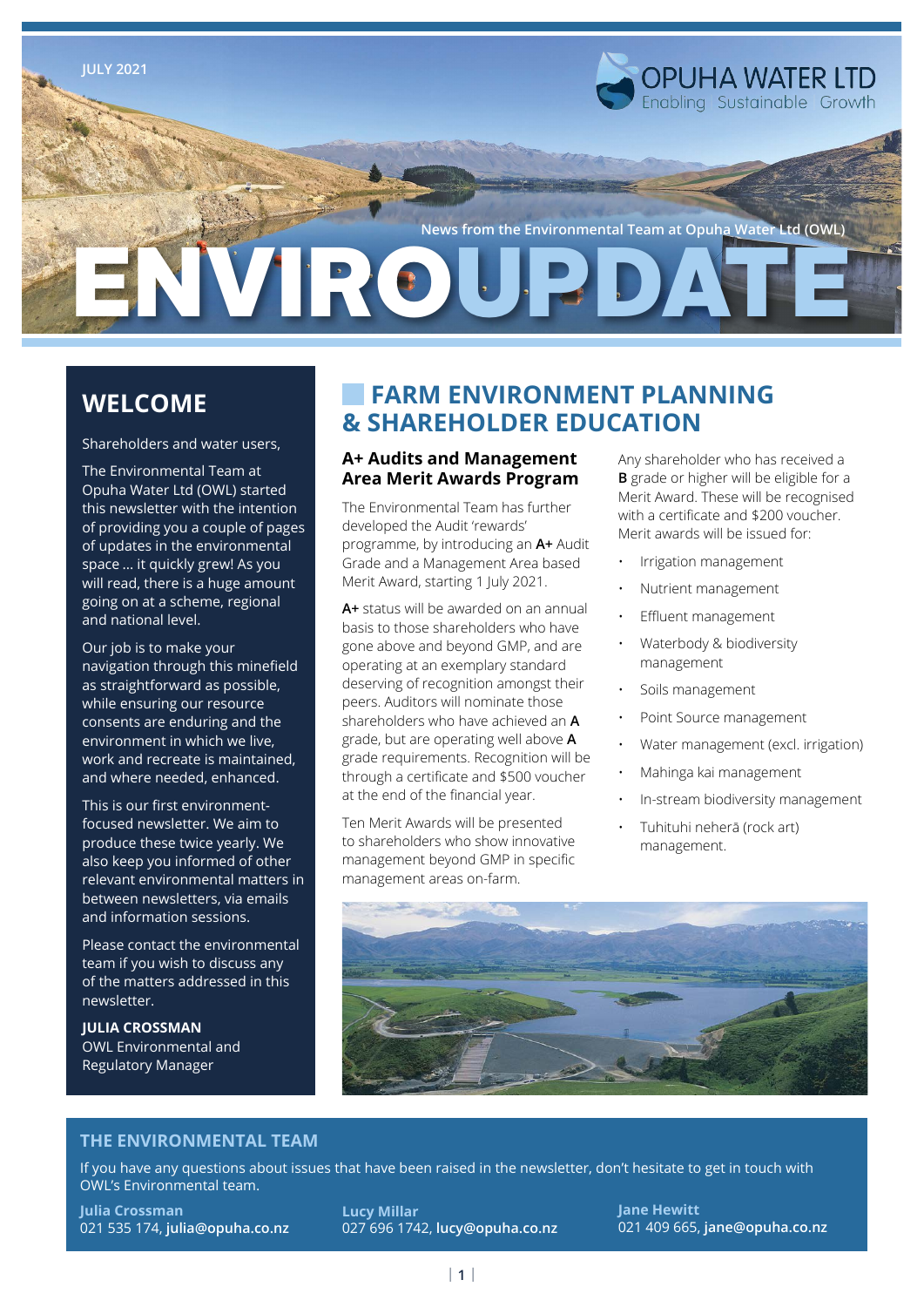

#### **Greenhouse Gas (GHG) Emissions**

He Waka Eke Noa is a 5-year partnership between Government, 11 primary sector industries, and iwi/Māori to measure, manage and reduce on-farm agricultural GHG emissions and adapt to climate change. The programme has set milestones to be met;

- 1. By the end of 2021, 25% of farms over 80ha, or a dairy farm, or a cattle feedlot, should know their annual total on-farm emissions
- 2. By the end of 2022, 100% farms over 80ha, or a dairy farm, or a cattle feedlot, should know their annual total on-farm emissions
- 3. By the end of 2024, all farms will have a written plan in place to manage their greenhouse gas emissions
- 4. Jan 2025 all farms are using the system for farm-level accounting and reporting of agricultural emissions. This will include an appropriate pricing system.

Government has legislated that a price on emissions will start in 2025, but if the agreed milestones are not reached, it is possible agricultural GHG emissions at processor level will be brought into the Emissions Trading Scheme earlier than 2025.

Developing an appropriate pricing system as an alternative to the emissions trading scheme with farmers and growers

involved, is one of the challenges that has been set for He Waka Eke Noa, along with more information on on-farm sequestration options and how that works in with pricing.

OWL hosted a shareholder information evening to provide more understanding of what is required to calculate on-farm emissions, what drives the numbers, and an opportunity for questions to be asked.

## **Irrigation Awards**

Entries are now open for the 2021 Zimmatic Trailblazer Sustainable Irrigation Awards. These trailblazer awards help farmers share ideas for achieving sustainable freshwater management and tell their stories to a wider audience. This year's competition is open to New Zealand farmers who irrigate more than 25ha.

OWL encourages shareholders to consider entering these awards, or nominate someone else you think is deserving. The online entry and nomination process is easy, simply visit the awards website **[irrigationtrailblazer.com](http://irrigationtrailblazer.com)** and click the red links on the home page to access the appropriate form.

You can also find out what impressed the judges last year in the two-part leading submission summary, click here for **[Part 1](https://www.irrigationtrailblazer.com/part-1-should-i-enter-the-awards)** and **[Part 2](https://www.irrigationtrailblazer.com/part-2-should-i-enter-the-awards)**. This provides insight into why the leading entrants from the 2020 awards caught the judging panel's eye.

# **SHAREHOLDER INFORMATION REQUEST**

#### **Domestic drinking water supply**

We are developing a survey to be sent to all shareholders and water users, to enable us to better understand where domestic drinking water supplies are sourced from throughout the scheme. In particular, we are keen to understand:

- the source of domestic drinking water; i.e., district council supply, groundwater, surface water, other source
- whether you have a water treatment system and whether any water quality testing has been undertaken on the domestic supply (if it is not the council supply)
- whether the source is supplying more than one house, which would mean it is a 'water supplier' under the new Water Services Bill.

This information will enable OWL to effectively target and communicate with shareholders regarding domestic water supplies. For example, it would allow us to directly notify shareholders if there is an algae/ cyanobacteria blooms and associated health warnings in particular surface waterways; or keep shareholders updated directly on the Water Services Bill. It would also help us form a picture of what testing has been undertaken on domestic supplies to add to and improve our knowledge of water quality scheme wide.

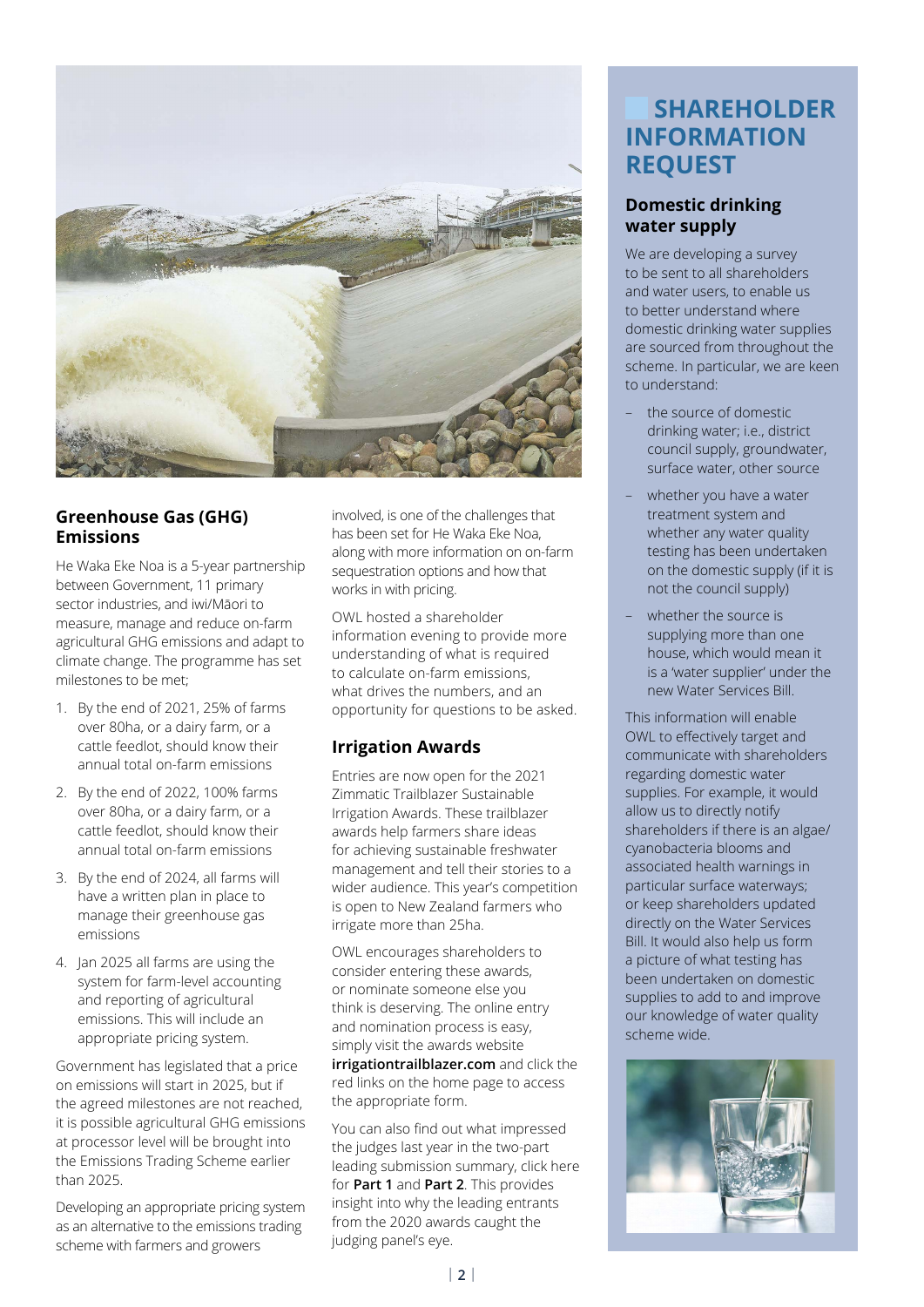### **Disposal of dead animals on farm: Focus on the risk**

FEP Audits include a section on the management of point-source pollution risks, such as the disposal of rubbish and the use of pits on-farm for disposing of inert waste and casualty animals.

In recent years Canterbury farmers have made good progress on recycling rubbish and reducing on-farm disposal, including recycling domestic waste and schemes to recycle silage wrap, silage covers, grain bags etc.

However, due to changes in markets, the businesses that collect and process casualty or unwanted livestock are either increasing their charges or ceasing collections. This means more Shareholders will be

#### **RULES**

#### *Burning animal carcasses and offal*

The discharge of contaminants into air from outdoor burning of animal carcasses and offal is permitted if:

- 1. the discharge occurs on a property >2ha; and
- 2. burning is >100m from any National Grid power line or substation (unless permission obtained); and
- 3. the discharge occurs >100m from a property boundary.

The discharge cannot cause an offensive or objectionable effect beyond the boundary of the property of origin. If these conditions cannot be met, resource consent is required.

#### *Burying animal carcasses and offal*

The use of land for an offal pit and the associated discharges onto/into land where a contaminant might enter water is permitted if:

- 1. The discharge is to a pit that:
	- $\cdot$  has a volume <50 $m^3$ ; and is sited/designed to prevent
	- surface runoff entering the pit; and
	- is designed to prevent animals from accessing the pit; and

disposing of dead animals on-farm. The risks of not disposing of animals appropriately include contamination of groundwater and surface water, odour from burning, and the spread of disease. There are various rules for the disposal of animal carcasses in the Land and Water Plan and the Air Plan, if the rules cannot be met then a resource consent is required.

FEP Auditors will be evaluate on-farm stock disposal to ensure any risks to water quality are appropriately managed.

- **Burial:** The primary risk arising from burial is contamination of groundwater. As burial occurs below the root zone, all nutrient discharges are eventually lost to groundwater.
- 2. the discharge is only dead animals/ animal parts produced on the property where the pit is located; and
- 3. no more than one pit is constructed/used per 100ha of property area/year; and
- 4. when any pit is filled to within 0.5m of the original land surface, or no longer used, it must be filled with at least 0.5m of soil or covered with an impermeable lid; and
- 5. no discharge occurs:
	- within 100m of a surface water body, a bore used for water abstraction, the site boundary, or the Coastal Marine Area; or
	- within a Community Drinkingwater Protection Zone; or
	- unless there is >3m of soil or sand between the point of discharge and the seasonal high water table level; or
	- onto/into an archaeological site; or
	- within any area or zone identified for residential, commercial or industrial purposes.

If these conditions cannot be met, resource consent is required.

- **Composting:** The primary risk associated with composting is odour from poor composting practices and biosecurity issues arising from inappropriate disposal of semi-composted material onfarm. Poor location of a composting stack in an area prone to flooding is also a high risk.
- **Incineration:** The primary risks associated with incineration relate to smoke and particulate emissions to air.

## **Complaints Policy**

We are working on a new policy, and update to the Environmental Management Strategy, to create a consistent process for dealing with complaints and non-compliance observed outside of an audit situation. This will capture events such as watering non-target areas (roads, roadsides), over-irrigating causing run-off etc and provide a clear path for escalation when OWL receives (or observes) complaints for similar situations.

# **POLICY AND PLANNING**

## **Plan Change 7**

Recommendations from the Hearing Panel on PC7 will be presented to ECan Councillors for approval in August, and not July as we had anticipated. On receipt of PC7, OWL management will work with our advisers and the OWL Board to fully understand the implications to OWL and shareholders. It is likely that we will arrange some shareholder meetings to present this information to you – keep an eye out for meeting/workshop notices in late August/early September.

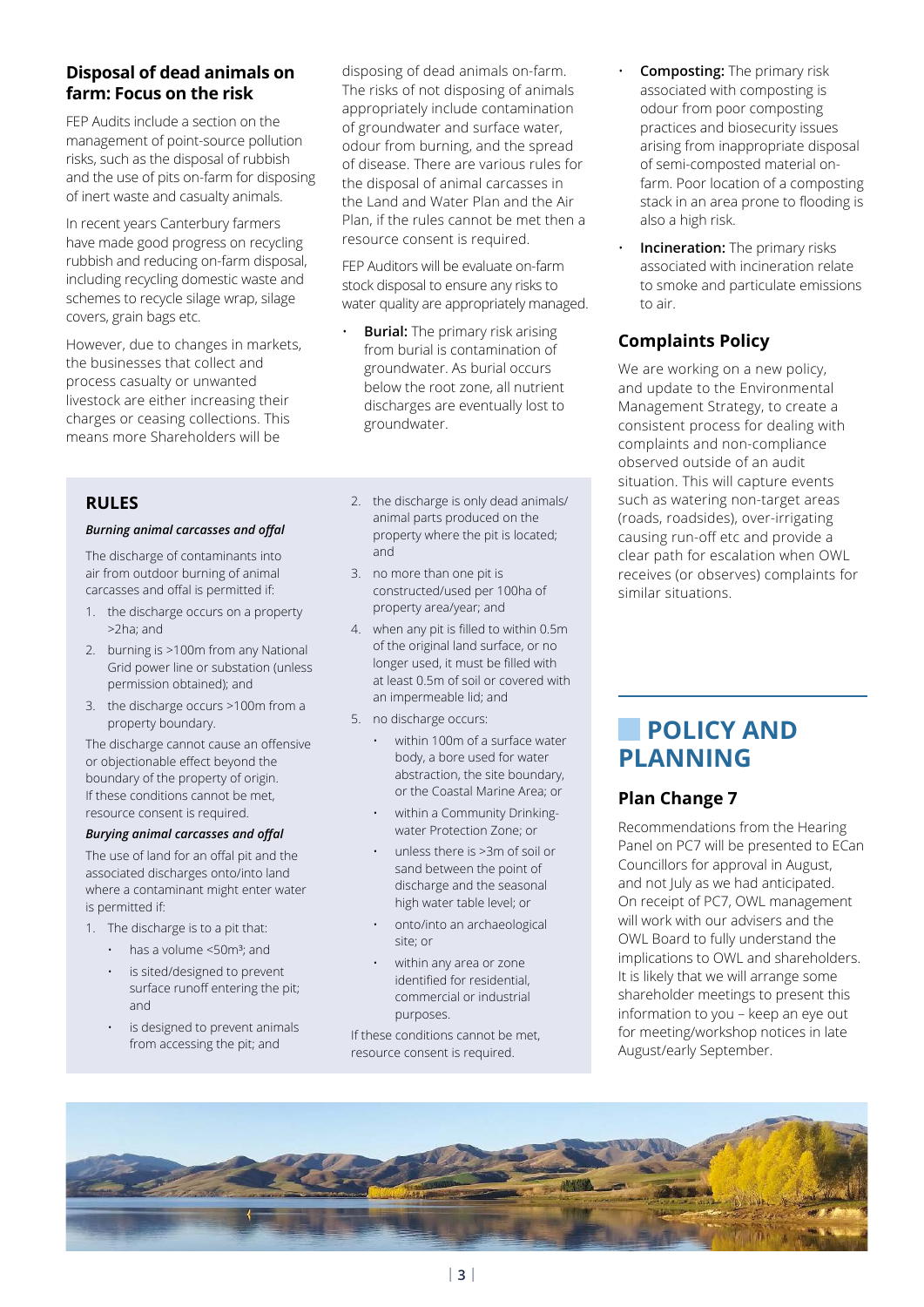# **ESSENTIAL FRESHWATER**

#### **Freshwater Farm Plans**

The Government has changed the Resource Management Act 1991 to include a requirement that farms have a Freshwater Farm Plan (new Part 9A). All farms above 20ha need to have a Freshwater Farm Plan (5ha for hort). These differ from the existing FEPs required under the Land and Water Regional Plan. Whereas the existing FEPs are 'back-loaded' and place a lot of emphasis on the audit process, the Freshwater Farm Plans are more 'front-loaded', focusing more on the certification of the actual plan.

The Freshwater Farm Plan concept does not easily 'mesh' with the existing LWRP framework, and as such the LWRP will need to be reviewed. This will take some time (likely a number of years away).

The key message is 'just keep doing what you are doing'. ECan is working through how the implementation happens in integration with existing plans. The time will eventually come for Freshwater Farm Plans, but don't lose sleep over this requirement. OWL is involved in a number of forums regarding this, and we will ensure your transition to the Freshwater Farm Plans is as smooth as possible.

#### **Wetlands Protection**

The Essential Freshwater package aims to halt the ongoing loss of wetlands and their values. The National Environmental Standard for Freshwater (NES-F) includes controls on activities within 100 metres of a natural wetland. In addition, the Stock Exclusion Regulations 2020 include controls on stock access to natural wetlands.

We understand ECan is going to implement a campaign intended to engage, educate and enable farmers to be compliant in this space. OWL will also ensure we pass any information we receive on to shareholders and water users.

## **Synthetic N Cap**

The NES-F limits the discharge of synthetic nitrogen fertiliser to land, and requires reporting of fertiliser use. Under the NES-F, to be a permitted activity (i.e., no resource consent

required), the amount of synthetic nitrogen fertiliser applied to land in pastoral land use will be capped at 190kgN/ha/year from 1 July 2021. Furthermore, dairy operations are required to report on their use of synthetic nitrogen fertiliser annually.

We understand there is going to be some national guidance released soon in terms of the implementation of this rule and how the fertiliser use should be recorded. In the meantime, it is important farmers understand that the 190kgN/ha/year is a cap, and assume that non-compliance will not be accepted by ECan.

#### **Intensive winter grazing (IWG)**

This year, the farming sector has the opportunity to demonstrate it can manage intensive winter grazing while protecting the environment. Regional councils are required to monitor winter grazing, but the implementation of NES-F winter grazing regulations have been postponed until 2022. As a sector, we need to show we can successfully graze crops without excess run-off of sediment, e-coli, and nitrogen, and maintain animal welfare, even in adverse weather events.

Planning underpins successful IWG, and this starts from the moment you consider what type, and where your crops will be sown. A number of IWG planning templates have been developed for your use by industry groups, covering planning and management to avoid and mitigate negative effects, and techniques to look after animals, soils and water.

ECan has asked that FEPs are amended to include IWG as a management area so they can be assessed in an audit, but will NOT contribute to your Audit Grade for 2021/22. However, if an issue is apparent, it is likely its effects will be assessed through nutrient, cultivation and soils management. OWL currently has IWG practices within the Nutrient Management section of the FEP which will remain for now. However, IWG will also be added to the end of your FEP if applicable. In addition to what you are familiar with, consideration of animal welfare, and what steps are included in your plan for an adverse weather event, are included.

Despite the update to the left, OWL is aware that on 1 July 2021, a Members Bill was introduced to Parliament that seeks to remove the ability for certain agriculture regulations to be set by central government and devolves these guidelines to regional councils.

In particular, the Bill seeks the following amendments to the regulations:

- (1) Revoke the Resource Management (Stock Exclusion) Regulations 2020 (2020/175).
- (2) Revoke subparts 3 and 4 of Part 2 of the NES-Freshwater (related to intensive winter grazing and application of synthetic nitrogen).

We don't know how this will be received or the timing of its hearing, but we will keep shareholders informed of how this Bill progresses through Parliament and the implications, should it pass, for your farming operations.

### **INTENSIVE WINTER GRAZING**

#### **MANAGEMENT OBJECTIVE:**

Intensive winter grazing management is planned, and stock are wintered in a way that mitigates identified risks to the environment and animal welfare

#### **TARGET 1:**

A written winter management plan is prepared early in the season prior to planting

#### **TARGET 2:**

The risks associated with each wintering block are considered based on: soils, waterbodies, groundwater, slope, stock class and fodder crop, mahinga kai, and critical source areas

#### **TARGET 3:**

Appropriate mitigations are implemented for each wintering block based on their inherent risk

#### **TARGET 4:**

The likely impact of adverse weather events is considered, and contingencies are planned and made available to manage environmental and animal welfare risks in these situations

**[Winter grazing/ Forage crop](https://beeflambnz.com/wintergrazing)  [grazing | Beef + Lamb New Zealand](https://beeflambnz.com/wintergrazing)  [\(beeflambnz.com\)](https://beeflambnz.com/wintergrazing)**

**[Wintering – Information to assist](https://www.dairynz.co.nz/feed/crops/wintering/)  [with wintering \(dairyn](https://www.dairynz.co.nz/feed/crops/wintering/)z.co.nz)**

**[Winter grazing | Environment](https://www.ecan.govt.nz/your-region/farmers-hub/farming-resources/winter-grazing/)  [Canterbury \(ecan.govt.nz\)](https://www.ecan.govt.nz/your-region/farmers-hub/farming-resources/winter-grazing/)**